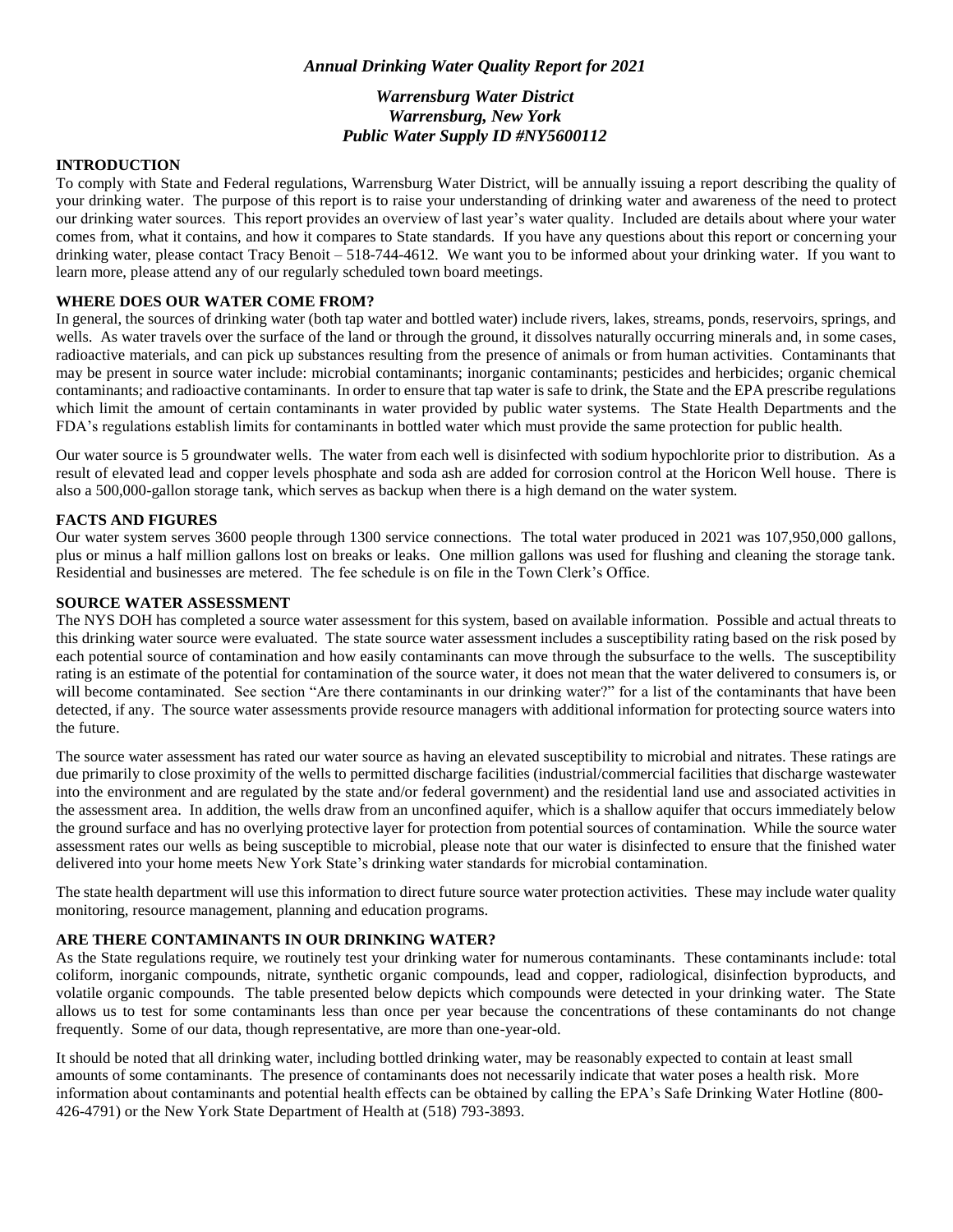| <b>Table of Detected Contaminants</b>        |                     |                          |                                                           |                    |             |                                        |                                                                                                                                    |  |  |  |
|----------------------------------------------|---------------------|--------------------------|-----------------------------------------------------------|--------------------|-------------|----------------------------------------|------------------------------------------------------------------------------------------------------------------------------------|--|--|--|
| Contaminant                                  | Violation<br>Yes/No | Date of<br>Sample        | <b>Level Detected</b><br>(Avg./Max)<br>(Range)            | Unit of<br>Measure | <b>MCLG</b> | Regulatory<br>Limit (MCL,<br>TT or AL) | Likely Source of Contamination                                                                                                     |  |  |  |
| <b>Inorganic Contaminants</b><br>County Home |                     |                          |                                                           |                    |             |                                        |                                                                                                                                    |  |  |  |
| Barium                                       | No                  | 06/10/20                 | Well<br>9.94<br>Horicon Well<br>7.99                      | $\mu$ g/L          | 2000        | $MCL = 2000$                           | Erosion of natural deposits                                                                                                        |  |  |  |
| Chloride                                     | No                  | 10/27/2021               | County Home<br>Well<br>120<br>Horicon Well<br>52          | mg/L               | N/A         | $MCL = 250$                            | Naturally occurring or indicative of<br>road salt contamination.                                                                   |  |  |  |
| Sodium <sup>1</sup>                          | No                  | 10/27/2021<br>6/10/2020  | County Home<br>Well<br>68<br>Horicon Well<br>27.7         | mg/L               | N/A         | N/A <sup>1</sup>                       | Naturally occurring or indicative of<br>road salt contamination.                                                                   |  |  |  |
| Sulfate                                      | No                  | 10/27/2021<br>06/10/2020 | County Home<br>Well 9.0<br>Horicon Well<br>7.53           | mg/L               | N/A         | $MCL = 250$                            | Naturally occurring.                                                                                                               |  |  |  |
| Nickel                                       | N <sub>0</sub>      | 06/10/20                 | <b>Country Home</b><br>Well<br>2.1<br>Horicon Well<br>1.9 | $\mu$ g/L          | <b>NA</b>   | <b>NA</b>                              | Erosion of natural deposits; leaching<br>from metals in contact with drinking-<br>water, such as pipes and fittings.               |  |  |  |
| Nitrate                                      | N <sub>o</sub>      | 10/27/2021               | County Home<br>Well<br>.84<br>Horicon Well<br>.55         | mg/L               | 10          | $MCL = 10$                             | Runoff from fertilizer use; Leaching<br>from septic tanks, sewage; Erosion of<br>natural deposits.                                 |  |  |  |
| Fluoride                                     | No o                | 6/10/20                  | County Home<br>Well<br>0.078<br>Horicon Well<br>0.08      | mg/L               | <b>NA</b>   |                                        | Erosion of natural deposits; Water<br>additive that promotes strong teeth;<br>Discharge from fertilizer and aluminum<br>factories. |  |  |  |
| Zinc                                         | N <sub>o</sub>      | 6/10/20                  | Horicon Well<br>1.53                                      | $\text{ug/L}$      | <b>NA</b>   | <b>MCL</b> ;5000                       | Naturally occurring; mining waste                                                                                                  |  |  |  |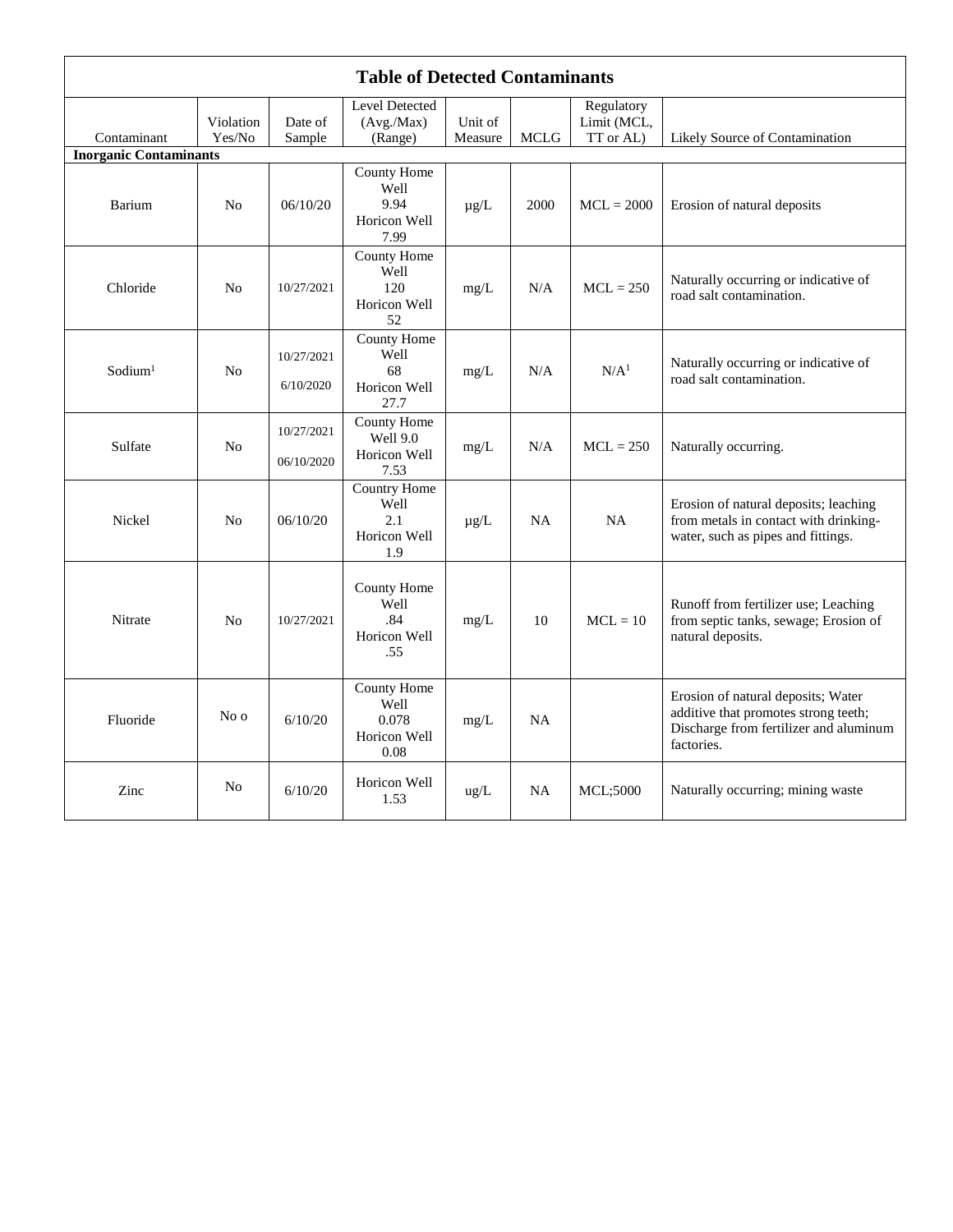| <b>Table of Detected Contaminants – Distribution System</b> |                |                      |                                                  |               |          |             |                                                                                                                                                                      |  |  |  |  |
|-------------------------------------------------------------|----------------|----------------------|--------------------------------------------------|---------------|----------|-------------|----------------------------------------------------------------------------------------------------------------------------------------------------------------------|--|--|--|--|
|                                                             |                |                      | Level Detected                                   |               |          | Regulatory  |                                                                                                                                                                      |  |  |  |  |
|                                                             | Violation      | Date of              | (Avg./Max)                                       | Unit of       |          | Limit (MCL, |                                                                                                                                                                      |  |  |  |  |
| Contaminant                                                 | Yes/No         | Sample               | (Range)                                          | Measure       | MCLG     | TT or AL)   | Likely Source of Contamination                                                                                                                                       |  |  |  |  |
| <b>Inorganic Contaminants</b>                               |                |                      |                                                  |               |          |             |                                                                                                                                                                      |  |  |  |  |
| Copper                                                      | N <sub>0</sub> | 07/01/20<br>07/08/20 | $0.375^2$<br>$(0.0379 -$<br>$0.885$ <sup>3</sup> | mg/L          | 1.3      | $AL = 1.3$  | Corrosion of household plumbing<br>systems                                                                                                                           |  |  |  |  |
| Lead                                                        | No             | 07/01/20<br>07/08/20 | $0.5^2$<br>$(ND - 12.8)^3$                       | $\text{ug/L}$ | $\theta$ | $AL = 15$   | Corrosion of household plumbing<br>systems                                                                                                                           |  |  |  |  |
| <b>Stage-1 Disinfection Byproducts</b>                      |                |                      |                                                  |               |          |             |                                                                                                                                                                      |  |  |  |  |
| Trihalomethanes<br>(TTHMs)                                  | N <sub>0</sub> | 8/6/2021             | Transfer<br>Station 7.5                          | $\mu$ g/L     | N/A      | $MCL = 80$  | By-product of drinking water<br>chlorination needed to kill harmful<br>organisms. TTHMs are formed when<br>source water contains large amounts of<br>organic matter. |  |  |  |  |
| Haloacetic Acids<br>(HAA5)                                  | N <sub>o</sub> | 8/6/2021             | Transfer<br>Station ND                           | $\mu$ g/L     | n/a      | $MCL = 60$  | By-product of drinking water<br>disinfection needed to kill harmful<br>organisms.                                                                                    |  |  |  |  |

## **Notes:**

1 – Water containing more than 20 mg/l of sodium should not be used for drinking by people on severely restricted sodium diets. Water containing more than 270 mg/l of sodium should not be used for drinking by people on moderately restricted sodium diets.  $2 -$  During 2020, 20 lead and copper samples were collected in June. The levels presented represent the 90<sup>th</sup> percentile of the sites tested for each round. A percentile is a value on a scale of 100 that indicates the percent of a distribution that is equal to or below it. The 90<sup>th</sup> percentile is equal to or greater than 90% of the copper or lead values detected at your water system.

3 – The levels presented represent the range of detected contaminants. No sites exceeded the action levels.

# **DEFINITIONS:**

*Action Level* (AL): The concentration of a contaminant, which, if exceeded, triggers treatment or other requirements, which a water system must follow.

*Maximum Contaminant Level* (MCL): The highest level of a contaminant that is allowed in drinking water. MCLs are set as close to the MCLGs as feasible.

*Maximum Contaminant Level Goal* (MCLG): The level of a contaminant in drinking water below which there is no known or expected risk to health. MCLGs allow for a margin of safety.

*Maximum Residual Disinfectant Level* (MRDL): The highest level of a disinfectant allowed in drinking water. There is convincing evidence that addition of a disinfectant is necessary for control of microbial contaminants.

*Maximum Residual Disinfectant Level Goal* (MRDLG): The level of a drinking water disinfectant below which there is no known or expected risk to health. MRDLGs do not reflect the benefits of the use of disinfectants to control microbial contamination.

*Micrograms per liter* ( $\mu$ g/L): Corresponds to one part of liquid in one billion parts of liquid (parts per billion - ppb).

*Milligrams per liter* (mg/L): Corresponds to one part of liquid in one million parts of liquid (parts per million - ppm).

*Millirems per year* (mrem/yr): A measure of radiation absorbed by the body.

*Nephelometric Turbidity Unit* (NTU): A measure of the clarity of water. Turbidity in excess of 5 NTU is just noticeable to the average person.

*Non-Detects* (ND): Laboratory analysis indicates that the constituent is not present.

*Picocuries per liter* (pCi/L): A measure of the radioactivity in water.

*Treatment Technique* (TT): A required process intended to reduce the level of a contaminant in drinking water.

# **WHAT DOES THIS INFORMATION MEAN?**

As you can see by the table, our system had no MCL violations in 2021. We have learned through our testing that some contaminants have been detected; however, these contaminants were detected below the level allowed by the State.

# **IS OUR WATER SYSTEM MEETING OTHER RULES THAT GOVERN OPERATIONS?**

During 2021 we were in compliance with monitoring and reporting requirements.

# **INFORMATION ABOUT COPPER IN DRINKING WATER**

Copper is an essential nutrient, but some people who drink water containing copper in excess of the action level over a relatively short amount of time could experience gastrointestinal distress. Some people who drink water containing copper in excess of the action level over many years could suffer liver or kidney damage. People with Wilson's disease should consult their personal doctor.